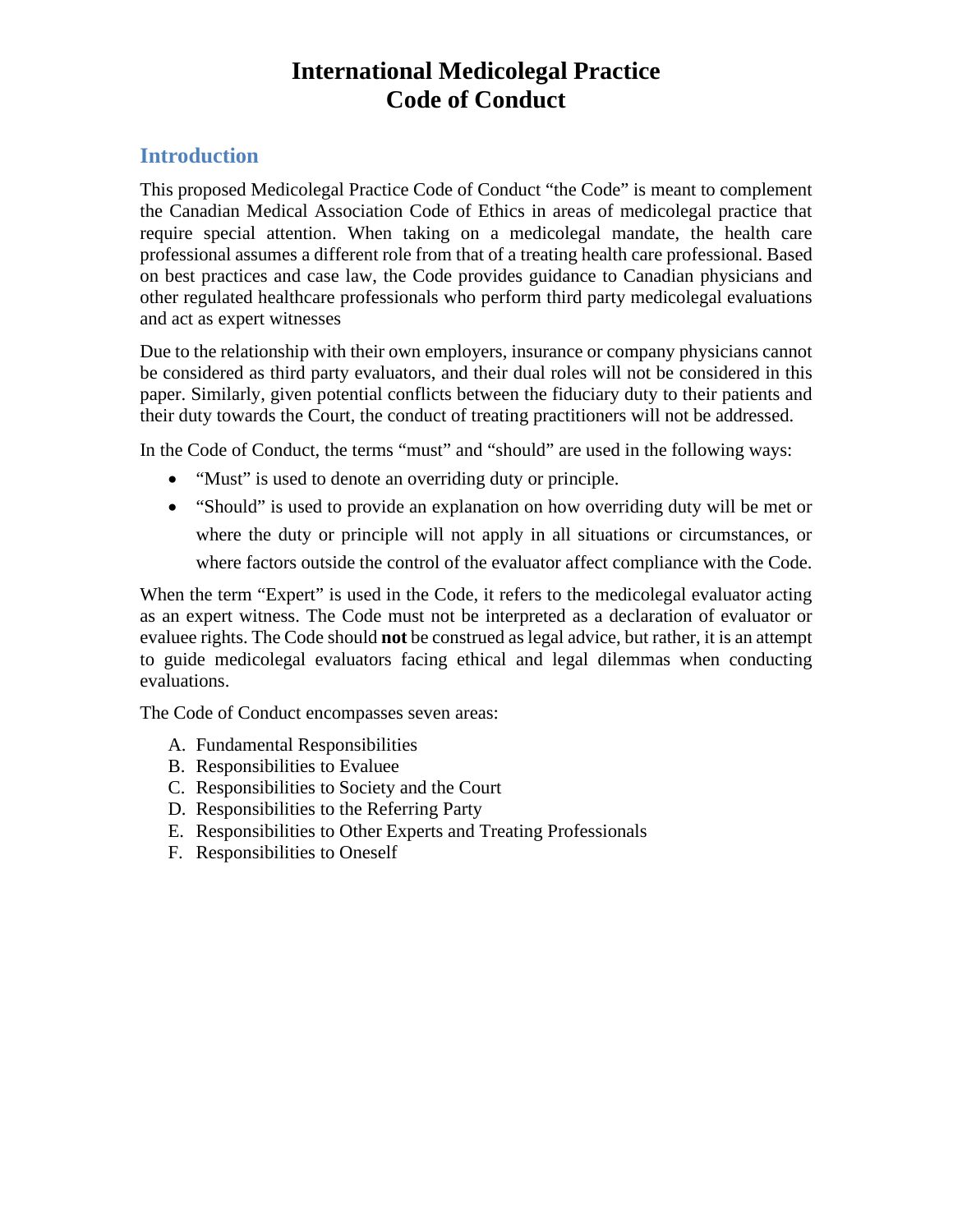# **A. Fundamental Responsibilities**

- 1. Must recognize the overarching duty of experts to the Court, Statutory and Regulatory Law and the common law decisions of the Courts.
- 2. Must demonstrate rigour and methodology.
- 3. Must understand that the evaluator's role must focus on the following:
	- Search for facts
	- Validation of the evaluee's complaint(s)
	- Performance of a quality clinical evaluation
	- Unbiased interpretation of relevant investigations and data
	- Formulation of a considered opinion
- 4. Must take reasonable steps to access and review all relevant evidence/documentation, and identify missing data and its importance.
- 5. Must objectively, accurately and impartially document, corroborate and use generally accepted methodology(ies) to critically review the data, facts and evaluee's health claim, injury/disease, impairment, activity limitation, social participation restriction, and contextual factors, among others.
- 6. Must demonstrate objectivity by:
	- Documenting relevant facts
	- Corroborating statements
	- Comparing the evaluee's reported loss with the available evidence (e.g., examination for discovery, observations made on direct examination, laboratory findings, tests, other evaluations, surveillance, etc.)
- 7. Must perform competent comprehensive quality history taking that includes relevant, precise and detailed information as reported spontaneously by the evaluee and in response to direct inquiry. Must supplement and contrast this history with existing documentary evidence, as necessary pursuant to the mandate.
- 8. Must perform a complete and detailed evaluation, including precise descriptions and measurements. Must report instruments, tools and methodology used. The appearance, length and width of scars along with its cosmetic and functional effects must be described in detail. Reporting of psychometric testing should comment on the reliability and validity of the data.
- 9. Must provide fair, objective and non-partisan data and opinion. Must not demonstrate complacent behavior, advocacy for the claimant or referring party, or overt skepticism or distrust.
- 10. Must be honest and trustworthy in all spoken and written statements throughout the medicolegal evaluation and expert testimony process.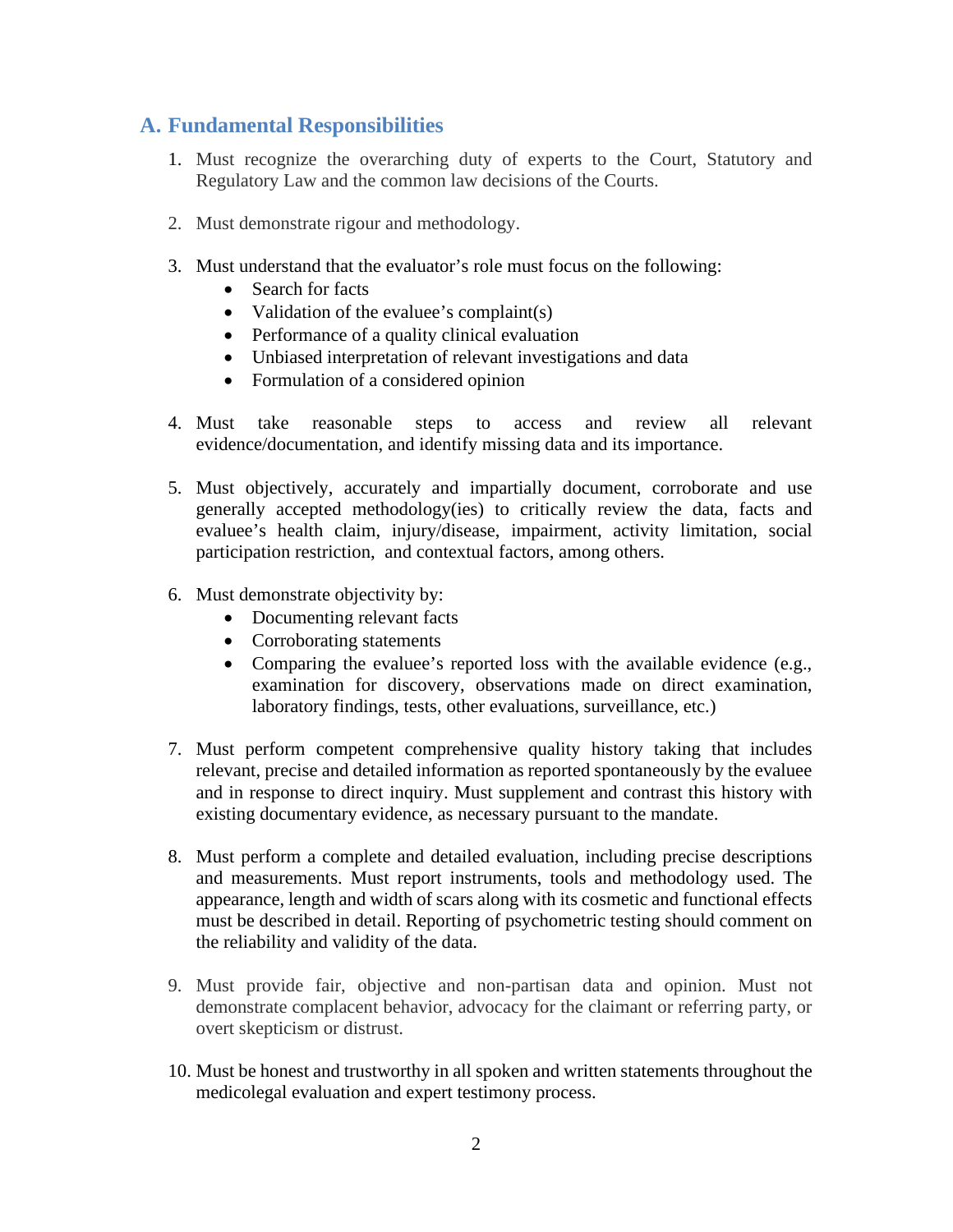- 11. Must take reasonable steps to verify the accuracy of signed reports, forms or documents. Must corroborate the information provided by the evaluee and provide comment if relevant information has been left out or discounted.
- 12. Must not allow views about any individual's age, colour, culture, disability, ethnic or national origin, gender, lifestyle, marital or parental status, race, religion or beliefs, sex, sexual orientation or social or economic status to prejudice the evidence.
- 13. Must use language and terminology readily understood by those requesting the expert opinion. Abbreviations, medical or other technical terminology should be defined and/or explained.
- 14. Must use plain, logical and fallacy-free fact-supported argumentation.
- 15. Must keep up-to-date in area of practice and adhere to the Laws, Civil Rules of Procedures and Regulatory Policies that affect third party assessments or expert witnessing.

## **B. Responsibilities to the Evaluee**

### **i) General Responsibilities**

- 16. Must introduce oneself to the evaluee and explain the nature, purpose and process of the evaluation, and provide the identities of the referring party and the recipient of the evaluation report.
- 17. Must inform, whenever necessary, that it is solely the evaluator's prerogative to allow or exclude other person(s) in the evaluation, including a chaperone, unless directed otherwise by contractual agreement or the Court.
- 18. Must take reasonable steps to address any perceived inconsistencies in the documentation with the evaluee. Reviewing documentation prior to the evaluation is deemed as best practice.
- 19. Must act with integrity, civility and professionalism and must demonstrate respect for the evaluee's dignity. This includes the evaluee's right to privacy during dressing/undressing and upon examination.
- 20. Must endeavor to provide a healthy and safe environment for the evaluee, office personnel and oneself. Must not engage in hostile behaviour, physical or verbal abuse, violence and/or harassment of any kind. The evaluation must be terminated if any such behaviour by any of the parties involved occurs.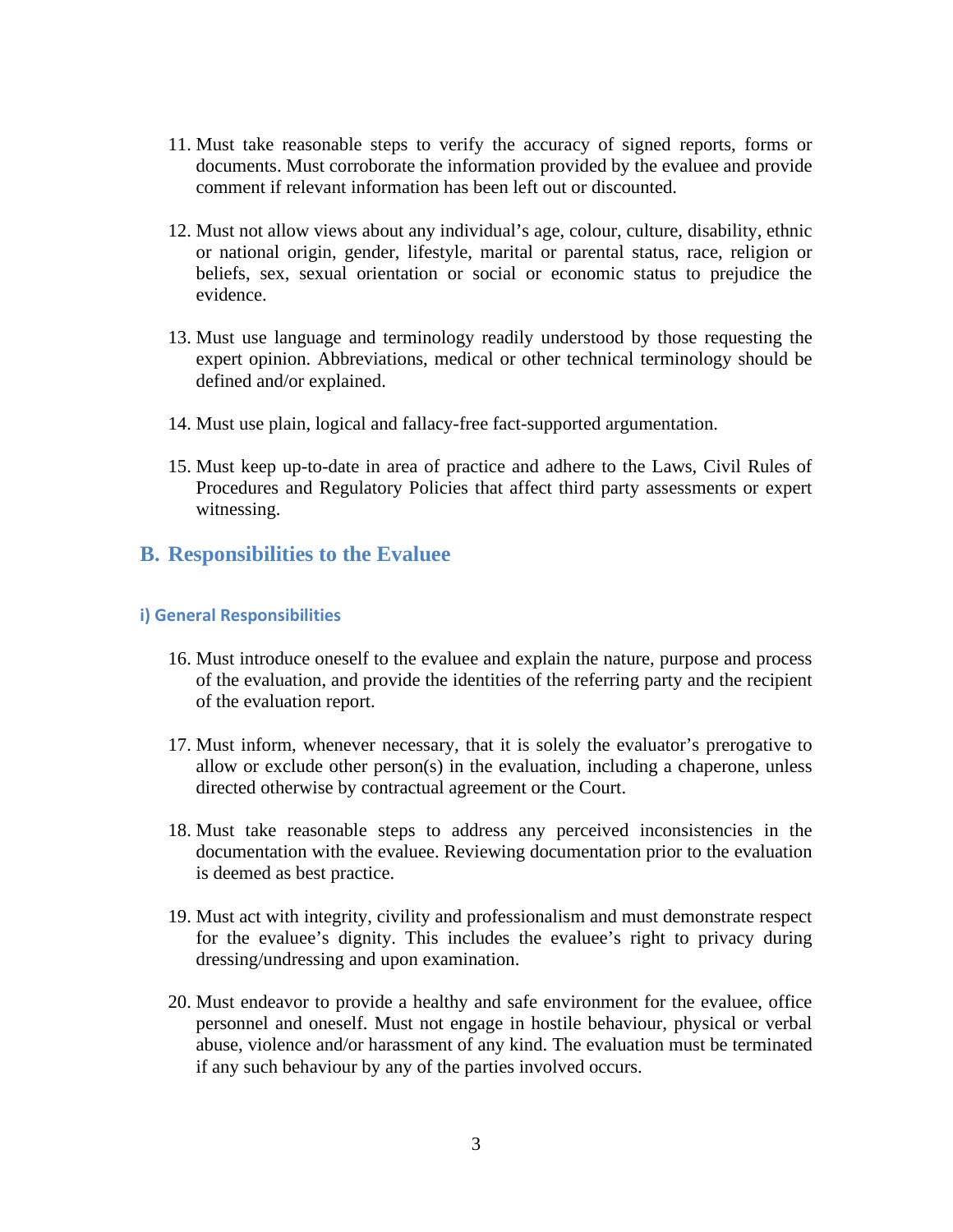- 21. Must communicate effectively and clearly about all elements related to the medicolegal evaluation and report process. Must warn the evaluee of any testing that may elicit pain or discomfort and document it when it occurs.
- 22. Must bring the evaluee's attention any serious medical health condition not previously diagnosed and advise the evaluee to seek appropriate medical attention. In the case of a medical emergency, reasonable steps must be taken to inform the treating physician. Said information should be included in the report to the requesting party.
- 23. Must avoid any comments irrelevant to the mandate.
- 24. Must prepare an addendum report to correct any material factual or legal errors.
- 25. Must provide reasonable accommodation for persons with a disability, language or communication barrier. Interpretation services should preferably be provided by a professional having no relationship with the evaluee.

### **ii) Initiating an Evaluee-Evaluator Relationship**

- 26. Must explain the nature and extent of the evaluator's responsibility to the referring source or the Court. Must underscore the absence of a treating relationship.
- 27. Must warn the evaluee that any information provided can be included in the report to the referring party.

### **iii) Communication and Consent**

- 28. Should obtain oral or written informed consent to perform the evaluation and release the report(s) to the referring party. Must act under Civil Rules of Procedures or follow any order of a Court or other adjudicative body.
- 29. Must explain that the report will be submitted to the requesting party and that unless duly specified, a copy of the report can only be obtained from the party the report belongs to. Must provide to the referring party a compelling reason not to disclose the report<sup>[1](#page-3-0)</sup> to the evaluee if such disclosure could result in harm to the evaluee or others.
- 30. Must obtain specific authorization from the evaluee to take pictures or make an audio and/or video recording of the evaluation.

<span id="page-3-0"></span><sup>&</sup>lt;sup>1</sup> This is generally encountered with psychiatric reports where a risk of violence or harm to self or others has been identified.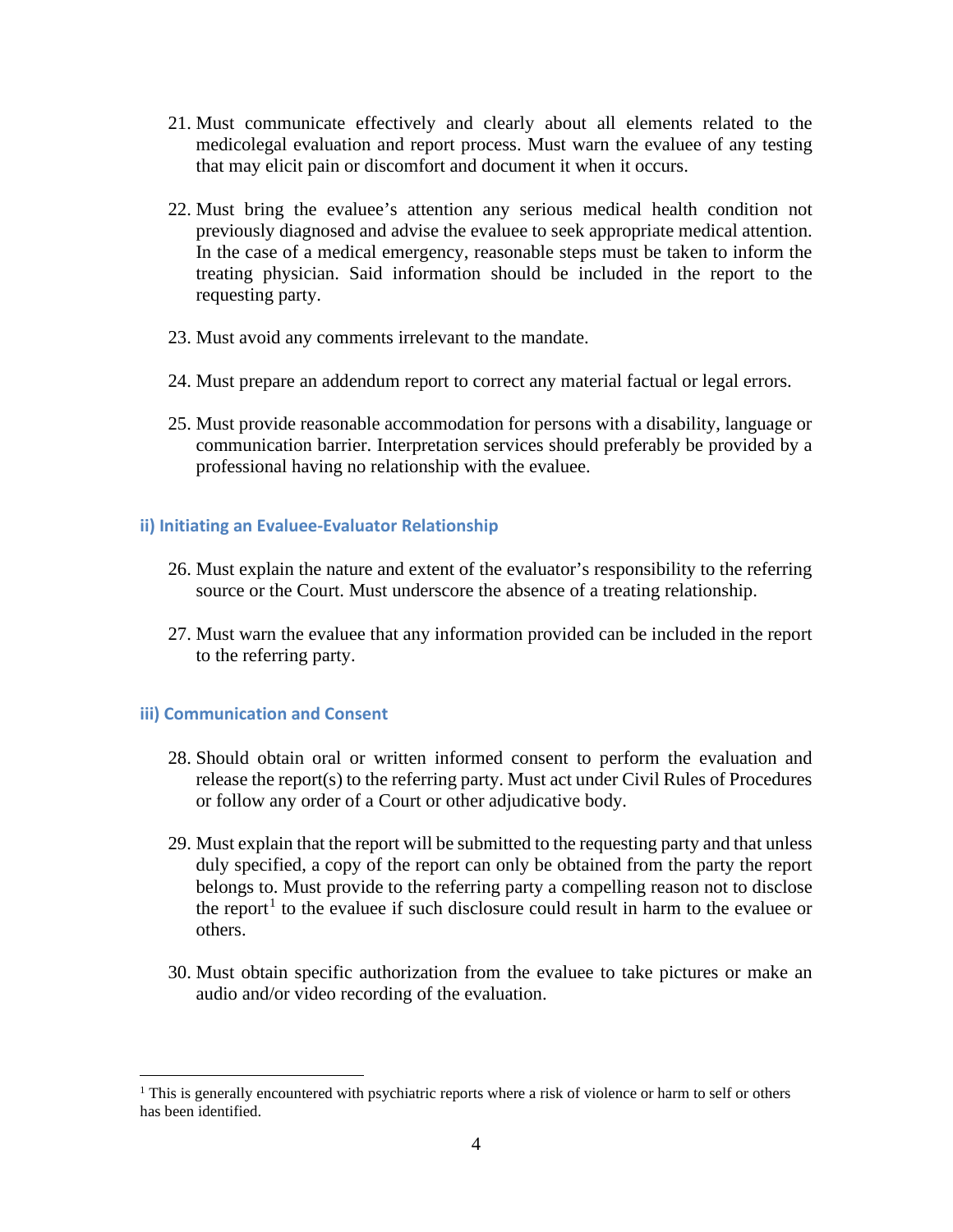31. Must explain to the evaluee that withdrawing or not providing consent can negatively impact the evaluee's benefits status and/or compensatory awards.

#### **iv) Privacy and Confidentiality**

- 32. Must explain to the evaluee that any personal health information can and may be disclosed to the requesting party and will otherwise be kept confidential unless a legal requirement permits or requires disclosing any such information to another party.
- 33. Must take all reasonable steps to maintain integrity and security of all health records and legal evidence.

### **C. Responsibilities to Society and the Court**

- 34. Must prepare a report compliant with the relevant rules of Court or adjudicative body.
- 35. Must accurately describe the evaluator's education, training, skills, experience, qualifications, positions and responsibilities.
- 36. Must make clear the limits of the evaluator's knowledge or competence. Should make clear during expert testimony when a particular question or issue falls outside the scope of practice or expertise.
- 37. Must understand and follow the rule of evidence regarding the admissibility of scientific expert testimony. Should be familiar with the principles outlined in the decisions of Supreme Court of Canada: R. *v.* Mohan, [1994] 2 S.C.R. 9 and R. *v*. J.-L.J., [2000] 2 S.C.R. 600.
- 38. Must state that the opinion is merely provisional or qualified in situations where there is missing or insufficient important (material) data.
- 39. Must render such additional assistance as the Court or adjudicative body may reasonably require when determining a matter in issue. The expert's duty to the Court or adjudicative body overrides the obligation to the retaining party.
- 40. Must provide a rationale and explanation for all opinions and conclusions and state supporting facts or assumptions including relevant clinical and/or scientific references.
- 41. Must provide a balanced opinion, and state the supporting facts or assumptions. Should summarize the range of opinion and explain how one's view was arrived at and reject alternative views by providing relevant facts, clinical and/or scientific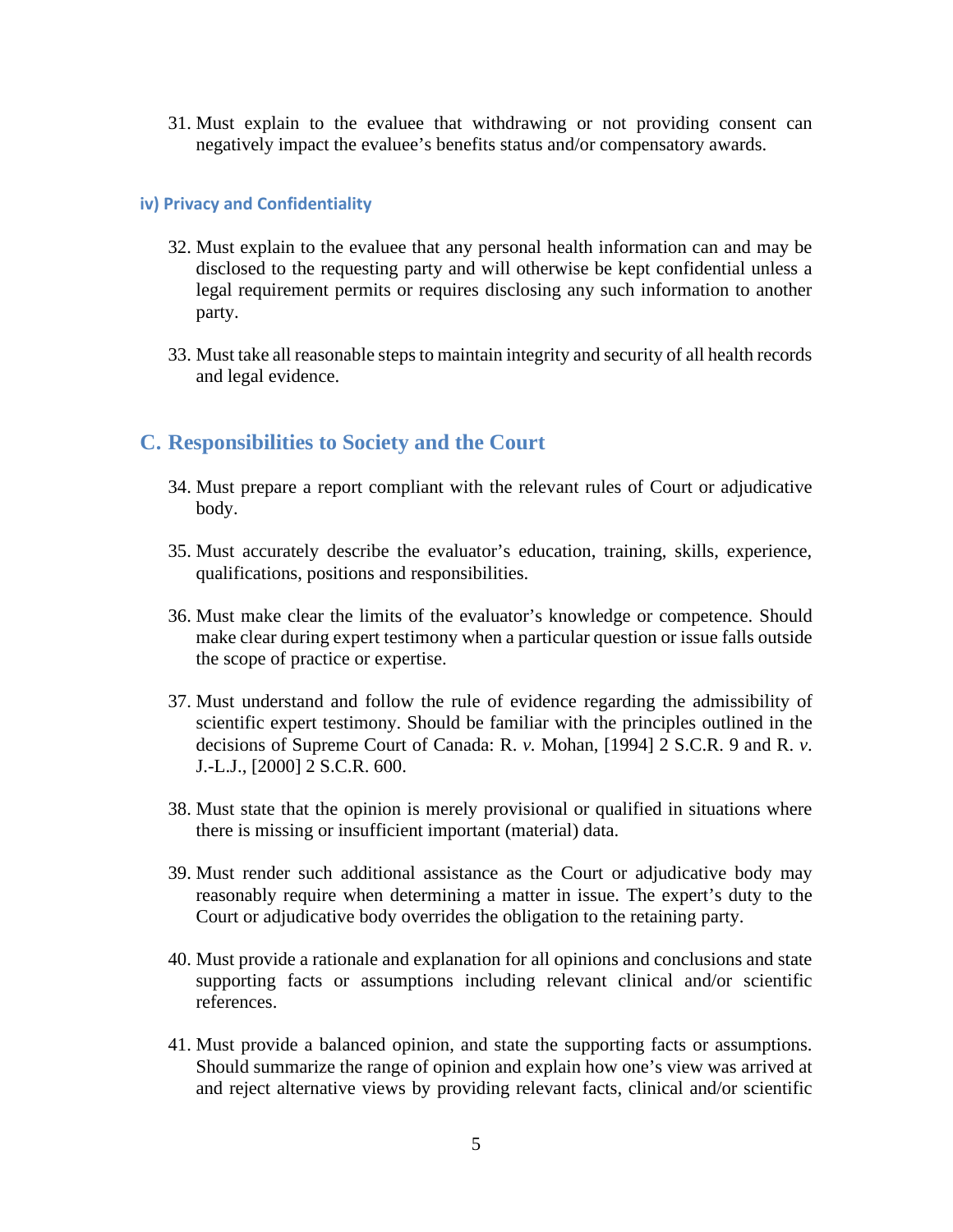references. Must consider all material facts which do not support the concluded opinion.

- 42. Must correctly apply the civil standard of proof to both factual and opinion evidence. This means there is more than 50% chance (i.e., on the balance of probabilities) that the accident or adverse event caused the injuries or loss complained of. Must understand that "but for" is the prevailing test for causation in both one cause and multi-cause cases.
- 43. Must understand that the application of the "material contribution principle" can be applied in only very limited circumstances (i.e. the "but for" test is relaxed). The most common application is in the field of occupational diseases. The material contribution test is generally applied to a claim in which there are two or more potential defendants liable to the claimant for the cumulative exposure to a toxin or harmful substance. Three important distinguishing factors are present in **all** cases where the material contribution causation test should be applied<sup>[2](#page-5-0)</sup>:
	- a) the agent responsible for causing the disease or condition is the same in each of several periods of exposure;
	- b) the mechanism by which that agent is applied to the claimant is the same; and
	- c) medical science cannot prove which period of exposure caused the injury.
- 44. Must develop an evidentiary threshold for damages based upon the concept of material and measurable risk as described by the Court of Appeal for Ontario in M.B. v. 2014052 Ontario Ltd. (Deluxe Windows of Canada), 2012 ONCA 135. Must apportion damages when presented with a claim where there is pre-existing or intervening condition(s) and/or claim(s).
- 45. Must use the following terms when addressing causation: probable (more than 50%), not probable or possible (less than 50%), certain (100%) and impossible (0%). Terms such as plausible, likely and conceivable should be avoided.
- 46. Must understand the distinction in the medicolegal use of the terms: injury, symptoms, effects/limitations and consequences/sequelae.<sup>[3](#page-5-1)</sup>

| Injury          | the physical/psychological trauma suffered                          |
|-----------------|---------------------------------------------------------------------|
| <b>Symptoms</b> | the physical/psychological manifestations of the injury             |
| Effects/        | the physical/psychological limitations experienced by the           |
| Limitations     | claimant as a result of the injury/symptoms                         |
| Consequences/   | the restrictions on the activities of daily living, now and for the |
| Sequelae        | future, that result from the injury/symptoms/effects                |

<span id="page-5-0"></span><sup>2</sup> *(Eyre, Giles and Alexander, Lynden, Writing Medico-Legal Reports in Civil Claims: an essential guide Professional Solutions Publications, London, UK, p. 123*

<span id="page-5-1"></span><sup>3</sup> Ibid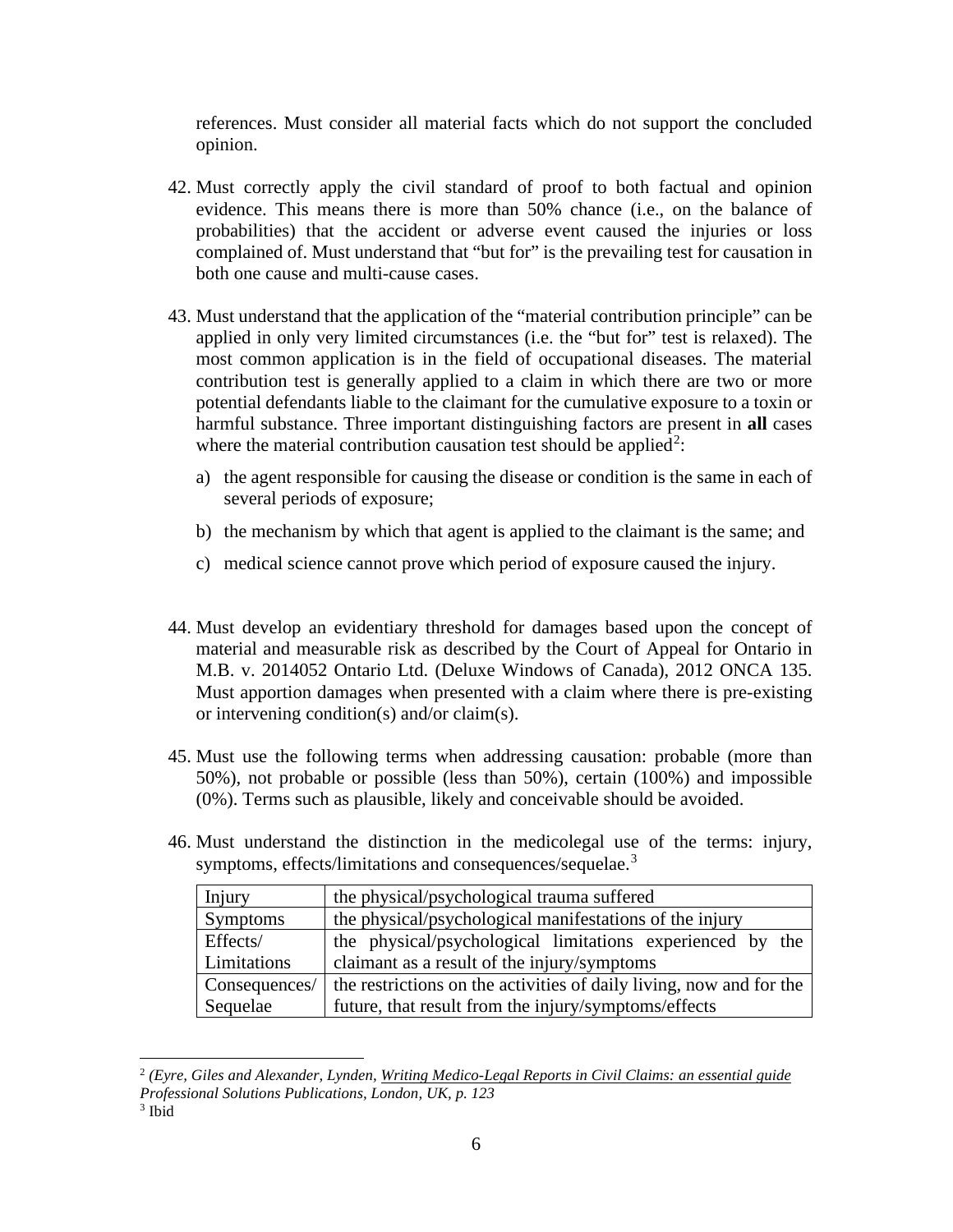- 47. Must understand the difference between the words "Exacerbation", "Acceleration" and "Aggravation" in the medicolegal context. The word "Exacerbation" refers to a time limited increase in symptoms of a pre-existing condition following an event. The word "Acceleration" applies to a condition where the level of symptoms of a pre-existing condition has been brought forward in time. The word "Aggravation" refers to a new permanent injury or additional loss where there is already a preexisting condition.
- 48. Must adduce evidence addressing not only what the consequences of an injury on the evaluee's capabilities are, and will be, but also what would have occurred in the evaluee's life in the absence of the injury sustained. Must describe the possibility of complications (preferably using percentages) following an injury to assist the estimation of future damages. Must also apply the reasonable foreseeability principle to current and future damages.
- 49. Must apply the legal test of "real and substantial possibility" for considering future care (medical cost projections or life care plans). In Graham v. Rourke, 1990, 40 OAC 301, the Court of Appeal for Ontario indicated that the possibility must be "realistic as opposed to a speculative possibility". The future care need must also be shown to be "reasonably necessary on the medical evidence". This means that an objective analysis of each individual item must be conducted to determine whether the item is medically justified, reasonably necessary and not merely beneficial.
- 50. Must apply the proper standard of proof for future pecuniary costs which is "a real and substantial risk" or a "substantial possibility" of pecuniary loss.
- 51. Must employ a clear methodology when addressing a causal relationship.
	- Must perform a specialized inquiry to establish the evaluee's pre-existing health, functioning and disablement state (Status quo ante) and validate it with the available evidence. The presence of a condition that meets the "thin or crumbling skull theory" should be identified.
	- Must identify the presence of co-existing and intervening factors or events (novus actus) contributing to the evaluee's current health, functioning and disablement.
	- Must take into consideration the natural history of the disease or injury, the known complications and associated disablement.
	- Must validate the reality, nature and severity of the trauma or disease.
	- Must address the mechanism of injury and disablement.
	- Must address the delay of onset of the symptoms, disease and disablement.
	- Must address the continuity and progression of the complaints.
	- Must evaluate congruency between the site of injury, impairment and disablement.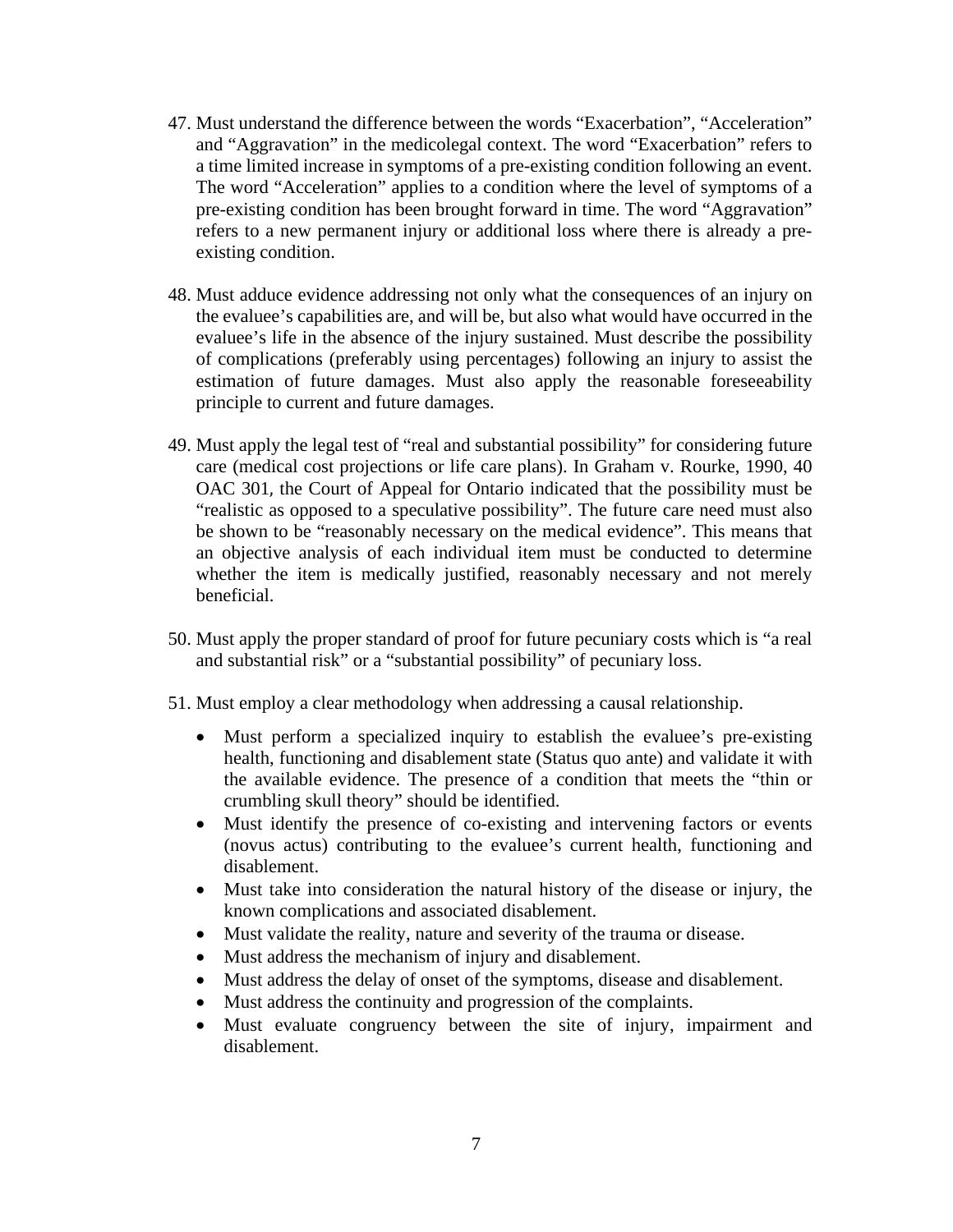- 52. Must follow the CMA Policy regarding **The Physician's Role in Helping Patients Return to Work After an Illness or Injury**: *"Prolonged absence from one's normal roles, including absence from the workplace, is detrimental to a person's mental, physical and social well-being. Physicians should therefore encourage a patient's return to function and work as soon as possible after an illness or injury, provided that return to work does not endanger the patient, his or her coworkers or society."* Must describe the nature, duration and seriousness of the specific hazard(s) or risk(s) that justifies a medically required work absence or restriction.
- 53. Must immediately report to the referring party and/or the Court any issues of duress when the evaluator is subjected to or threatened with violence, legal action, constraints or other action by another party.
- 54. Must be able to identify the set of criteria used to render a specific diagnosis.
- 55. Must be familiar with the known or potential error rate of the methods or tests relied upon to formulate an opinion.
- 56. Must address situations where exaggeration, deception, simulation, fabrication or malingering is suspected.
- 57. Must address issues of non-compliance with treatment recommendations and/or use of accommodation.
- 58. Should indicate when a treatment regime is outside the generally accepted norms or is potentially harmful (e.g., National Opioids Guidelines).
- 59. Must not use the concept of benefit of the doubt (This concept is reserved for the trier of fact).
- 60. Must not address the liability question except in cases of "breach of duty" or when specifically required by Statutes.
- 61. Must understand the medicolegal principles that apply to other legal proceedings (e.g. clinical negligence claims, criminal matters).

### **D. Responsibilities to the Referring Party**

- 62. Must declare any real, potential or perceived direct or indirect conflict of interest with the evaluee and request direction from the referring party.
- 63. Must adopt clear conflict-of-interest and disclosure policies regarding physicians and insurance companies or law firms.<sup>[4](#page-7-0)</sup>

<span id="page-7-0"></span><sup>4</sup> Ethical implications of healthcare professionals' interaction with the insurance industry and law firms and believe that a transparent relationship, guided by ethics, benefits evaluators, evaluees and society.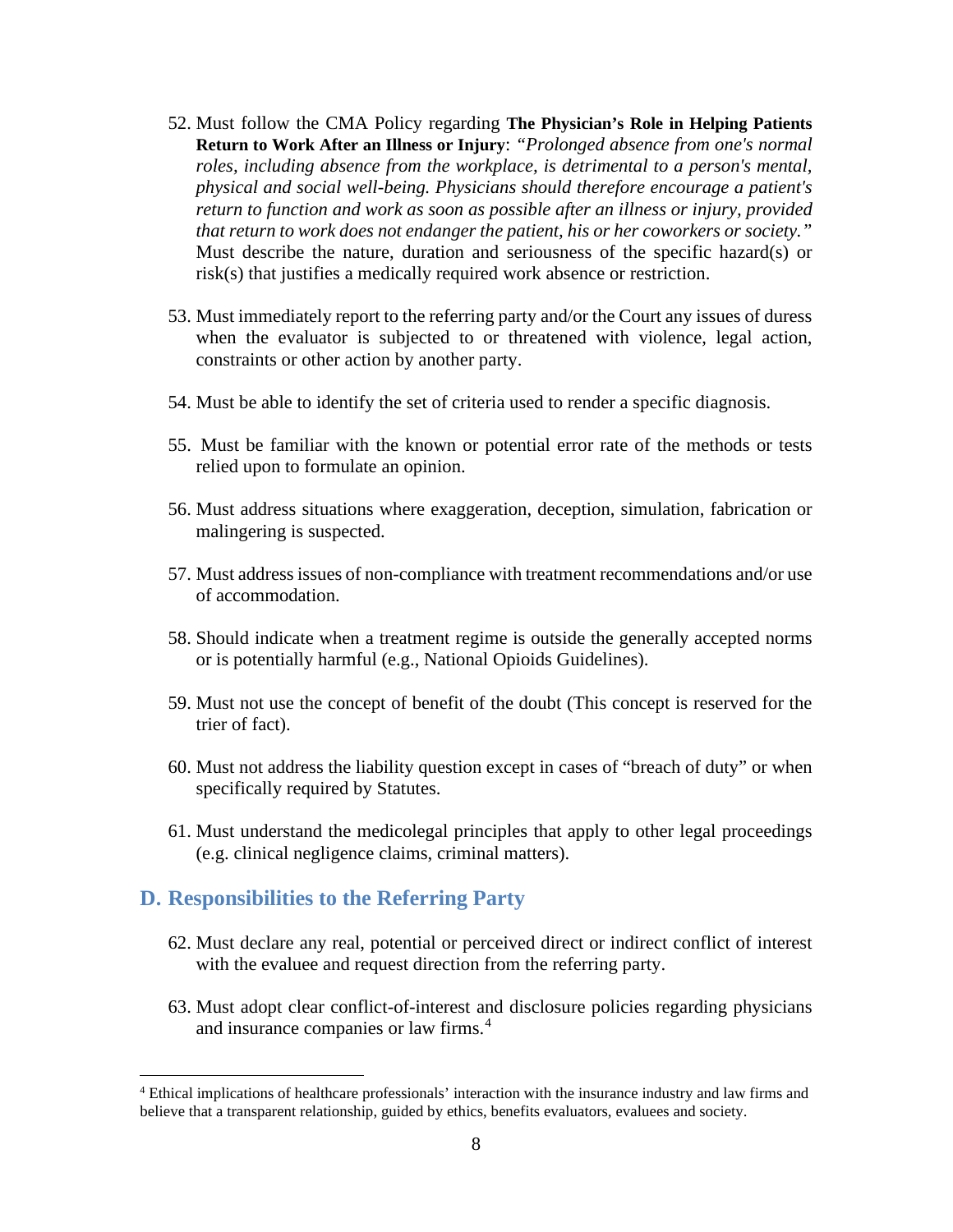- 64. Must disclose prior any prior treating relationship with the evaluee. Information obtained in the course of the treating relationship should not be used in third-party assessment without the patient's consent.
- 65. Must provide without unreasonable delay any report, form, document, signature or evidence the evaluator has agreed to.
- 66. Must ensure that the mandate and questions are clear and seek clarification if the instructions are unclear, inadequate or conflicting. In the case of unclear instructions, an expert opinion should not be provided.
- 67. Must ensure that all questions posed by the requesting party have been addressed.
- 68. Must deal only with matters within the limits of professional's expertise, direct experience and competency and decline those outside the area of expertise or for which there is insufficient information. Should indicate clearly the reasons for which a particular matter(s) was not addressed. You should be aware of the standards of care and nature of practice at the time of the incident.
- 69. Must understand that acceptance of a medicolegal mandate implies a willingness to act as an expert witness.
- 70. Must provide to the referring party reasonable and customary fees for the nature, duration and complexity of the service rendered, in advance. Must not accept contingencies fees or enter into fee-splitting arrangements. Retainer fees are permissible. The evaluator should provide a reasonable explanation or breakdown that allows the referring party to understand the invoice.
- 71. Must explain any limitations when providing an opinion about an individual without the opportunity to consult with or examine them.
- 72. Must identify relevant non-medical issues but refrain from commenting on these if outside the field of expertise. Should recognize that health can be best assessed using a biopsychosocial approach or model.
- 73. Must inform the referring party without delay if facts or opinions have materially changed.
- 74. Must inform the requesting party of any unforeseen delay in providing an opinion or a report.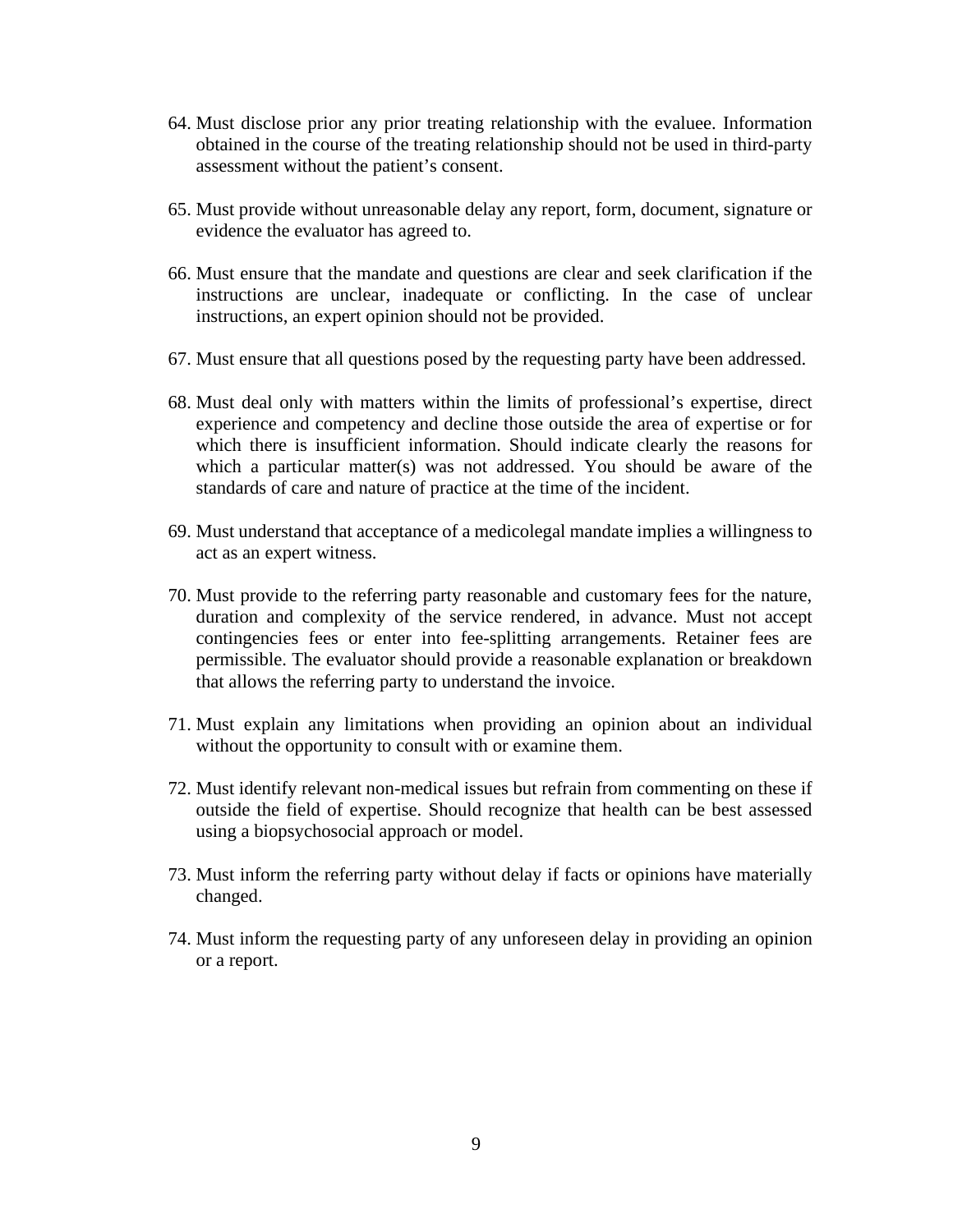# **E. Responsibilities to Other Experts and Treating Professionals**

- 75. Must avoid disparaging comments relative to other healthcare professional's treatments, opinions or reports.
- 76. Must identify assessments or treatment interventions that do not meet standard of care or may be fraudulent.
- 77. Must not engage in personal attacks in the context of commenting on another expert's divergent opinions or views.
- 78. Must provide detailed and balanced argumentation based on facts and scientific evidence to qualify another expert opinion.
- 79. Must uphold the Code of Conduct for one-self and others.

# **F. Responsibilities to One-Self**

- 80. Must keep up-to-date in the chosen field of expertise and specialized knowledge.
- 81. Must maintain competence and proficiency in the medicolegal field by participating in continuing professional education and peer review.
- 82. Must advocate for the development and safeguard of the highest medicolegal standard of practice.
- 83. Must seek assistance from colleagues and/or appropriately qualified professionals when experiencing difficulties that might adversely affect services to the evaluee, the referring party, society, the profession or one-self.
- 84. Must resist any influence or interference that could undermine your professional integrity.
- 85. Must recognize the evaluator's physical and emotional health and well-being can impact the medicolegal practice.

# **Conclusion**

It is hopeful that this paper will generate discussions and lead to the development and adoption of Canadian Medicolegal Practice Standards. Please do not hesitate to contact the Université de Montréal Insurance Medicine and Medicolegal Expertise Program with any suggestions, assistance or guidance. This document is expected to evolve over time as our role in the medicolegal field gets better defined.